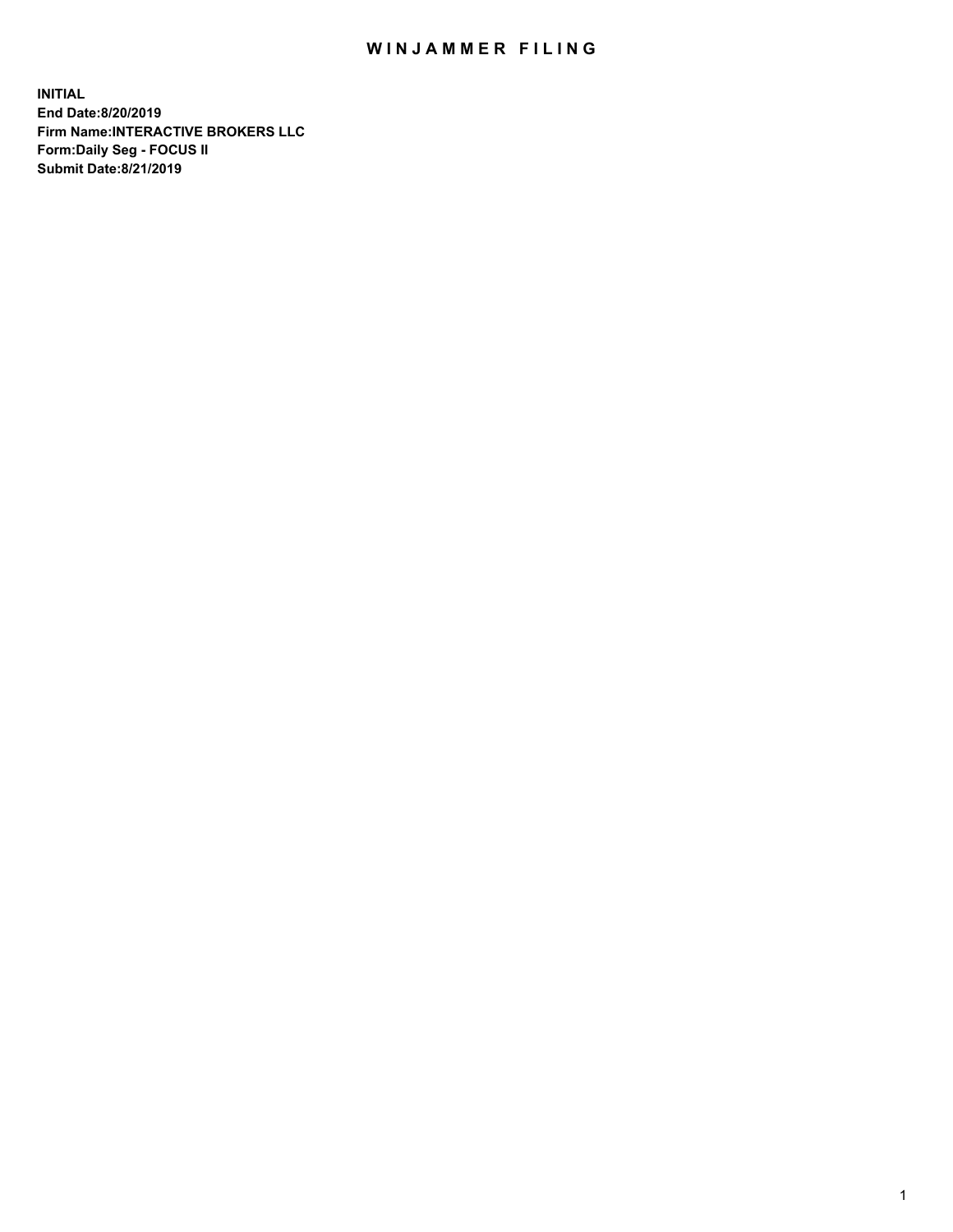**INITIAL End Date:8/20/2019 Firm Name:INTERACTIVE BROKERS LLC Form:Daily Seg - FOCUS II Submit Date:8/21/2019 Daily Segregation - Cover Page**

| Name of Company                                                                                                                                                                                                                                                                                                                | <b>INTERACTIVE BROKERS LLC</b>                                                                  |
|--------------------------------------------------------------------------------------------------------------------------------------------------------------------------------------------------------------------------------------------------------------------------------------------------------------------------------|-------------------------------------------------------------------------------------------------|
| <b>Contact Name</b>                                                                                                                                                                                                                                                                                                            | James Menicucci                                                                                 |
| <b>Contact Phone Number</b>                                                                                                                                                                                                                                                                                                    | 203-618-8085                                                                                    |
| <b>Contact Email Address</b>                                                                                                                                                                                                                                                                                                   | jmenicucci@interactivebrokers.c<br>om                                                           |
| FCM's Customer Segregated Funds Residual Interest Target (choose one):<br>a. Minimum dollar amount: ; or<br>b. Minimum percentage of customer segregated funds required:% ; or<br>c. Dollar amount range between: and; or<br>d. Percentage range of customer segregated funds required between:% and%.                         | $\overline{\mathbf{0}}$<br>$\overline{\mathbf{0}}$<br>155,000,000 245,000,000<br>0 <sub>0</sub> |
| FCM's Customer Secured Amount Funds Residual Interest Target (choose one):<br>a. Minimum dollar amount: ; or<br>b. Minimum percentage of customer secured funds required:%; or<br>c. Dollar amount range between: and; or<br>d. Percentage range of customer secured funds required between:% and%.                            | $\overline{\mathbf{0}}$<br>$\overline{\mathbf{0}}$<br>80,000,000 120,000,000<br>00              |
| FCM's Cleared Swaps Customer Collateral Residual Interest Target (choose one):<br>a. Minimum dollar amount: ; or<br>b. Minimum percentage of cleared swaps customer collateral required:% ; or<br>c. Dollar amount range between: and; or<br>d. Percentage range of cleared swaps customer collateral required between:% and%. | $\overline{\mathbf{0}}$<br>$\underline{\mathbf{0}}$<br>0 <sub>0</sub><br>0 <sub>0</sub>         |

Attach supporting documents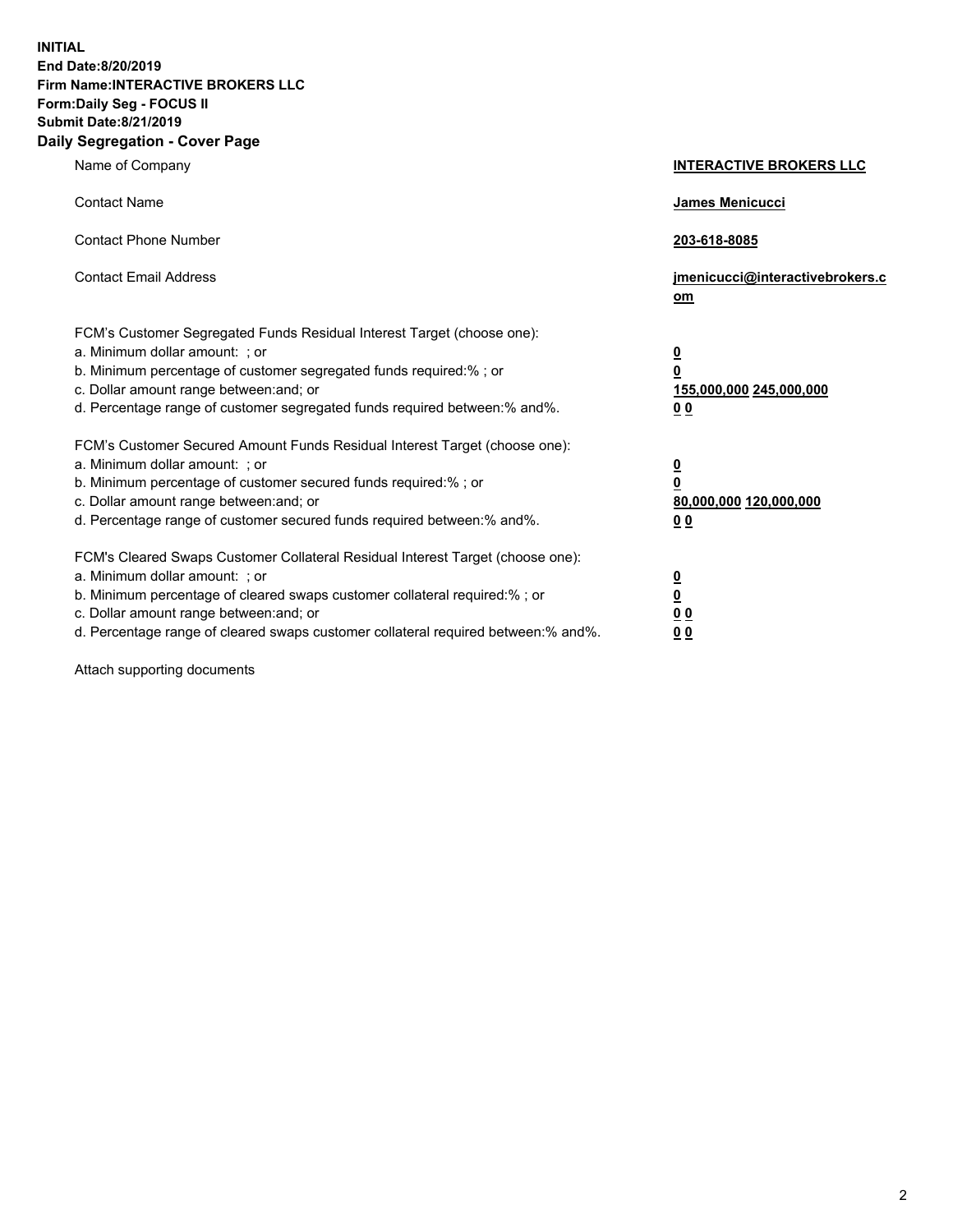## **INITIAL End Date:8/20/2019 Firm Name:INTERACTIVE BROKERS LLC Form:Daily Seg - FOCUS II Submit Date:8/21/2019 Daily Segregation - Secured Amounts**

|                | Dany Ocgregation - Oceaned Anioante                                                               |                                                      |
|----------------|---------------------------------------------------------------------------------------------------|------------------------------------------------------|
|                | Foreign Futures and Foreign Options Secured Amounts                                               |                                                      |
|                | Amount required to be set aside pursuant to law, rule or regulation of a foreign                  | $0$ [7305]                                           |
|                | government or a rule of a self-regulatory organization authorized thereunder                      |                                                      |
| 1.             | Net ledger balance - Foreign Futures and Foreign Option Trading - All Customers                   |                                                      |
|                | A. Cash                                                                                           | 475,624,028 [7315]                                   |
|                | B. Securities (at market)                                                                         | $0$ [7317]                                           |
| 2.             | Net unrealized profit (loss) in open futures contracts traded on a foreign board of trade         | 22,030,004 [7325]                                    |
| 3.             | Exchange traded options                                                                           |                                                      |
|                | a. Market value of open option contracts purchased on a foreign board of trade                    | 85,687 [7335]                                        |
|                | b. Market value of open contracts granted (sold) on a foreign board of trade                      | -42,133 <sup>[7337]</sup>                            |
| 4.             | Net equity (deficit) (add lines 1.2. and 3.)                                                      | 497,697,586 [7345]                                   |
| 5.             | Account liquidating to a deficit and account with a debit balances - gross amount                 | 4,679 [7351]                                         |
|                | Less: amount offset by customer owned securities                                                  | 0 [7352] 4,679 [7354]                                |
| 6.             | Amount required to be set aside as the secured amount - Net Liquidating Equity                    | 497,702,265 [7355]                                   |
|                | Method (add lines 4 and 5)                                                                        |                                                      |
| 7.             | Greater of amount required to be set aside pursuant to foreign jurisdiction (above) or line<br>6. | 497,702,265 [7360]                                   |
|                | FUNDS DEPOSITED IN SEPARATE REGULATION 30.7 ACCOUNTS                                              |                                                      |
| $\mathbf{1}$ . | Cash in banks                                                                                     |                                                      |
|                | A. Banks located in the United States                                                             | 71,982,954 [7500]                                    |
|                | B. Other banks qualified under Regulation 30.7                                                    | 0 [7520] 71,982,954 [7530]                           |
| 2.             | Securities                                                                                        |                                                      |
|                | A. In safekeeping with banks located in the United States                                         | 462,149,738 [7540]                                   |
|                | B. In safekeeping with other banks qualified under Regulation 30.7                                | 0 [7560] 462,149,738 [7570]                          |
| 3.             | Equities with registered futures commission merchants                                             |                                                      |
|                | A. Cash                                                                                           | $0$ [7580]                                           |
|                | <b>B.</b> Securities                                                                              | $0$ [7590]                                           |
|                | C. Unrealized gain (loss) on open futures contracts                                               | $0$ [7600]                                           |
|                | D. Value of long option contracts                                                                 | $0$ [7610]                                           |
|                | E. Value of short option contracts                                                                | 0 [7615] 0 [7620]                                    |
| 4.             | Amounts held by clearing organizations of foreign boards of trade                                 |                                                      |
|                | A. Cash                                                                                           | $0$ [7640]                                           |
|                | <b>B.</b> Securities                                                                              | $0$ [7650]                                           |
|                | C. Amount due to (from) clearing organization - daily variation                                   | $0$ [7660]                                           |
|                | D. Value of long option contracts                                                                 | $0$ [7670]                                           |
|                | E. Value of short option contracts                                                                | 0 [7675] 0 [7680]                                    |
| 5.             | Amounts held by members of foreign boards of trade                                                |                                                      |
|                | A. Cash                                                                                           | 60,450,377 [7700]                                    |
|                | <b>B.</b> Securities                                                                              | $0$ [7710]                                           |
|                | C. Unrealized gain (loss) on open futures contracts                                               | 22,233,130 [7720]                                    |
|                | D. Value of long option contracts                                                                 | 85,687 [7730]                                        |
|                | E. Value of short option contracts                                                                | <mark>-42,133</mark> [7735] <u>82,727,061</u> [7740] |
| 6.             | Amounts with other depositories designated by a foreign board of trade                            | 0 [7760]                                             |
| 7.             | Segregated funds on hand                                                                          | $0$ [7765]                                           |
| 8.             | Total funds in separate section 30.7 accounts                                                     | 616,859,753 [7770]                                   |
| 9.             | Excess (deficiency) Set Aside for Secured Amount (subtract line 7 Secured Statement               | 119,157,488 [7380]                                   |
|                | Page 1 from Line 8)                                                                               |                                                      |
| 10.            | Management Target Amount for Excess funds in separate section 30.7 accounts                       | 80,000,000 [7780]                                    |
| 11.            | Excess (deficiency) funds in separate 30.7 accounts over (under) Management Target                | 39,157,488 [7785]                                    |
|                |                                                                                                   |                                                      |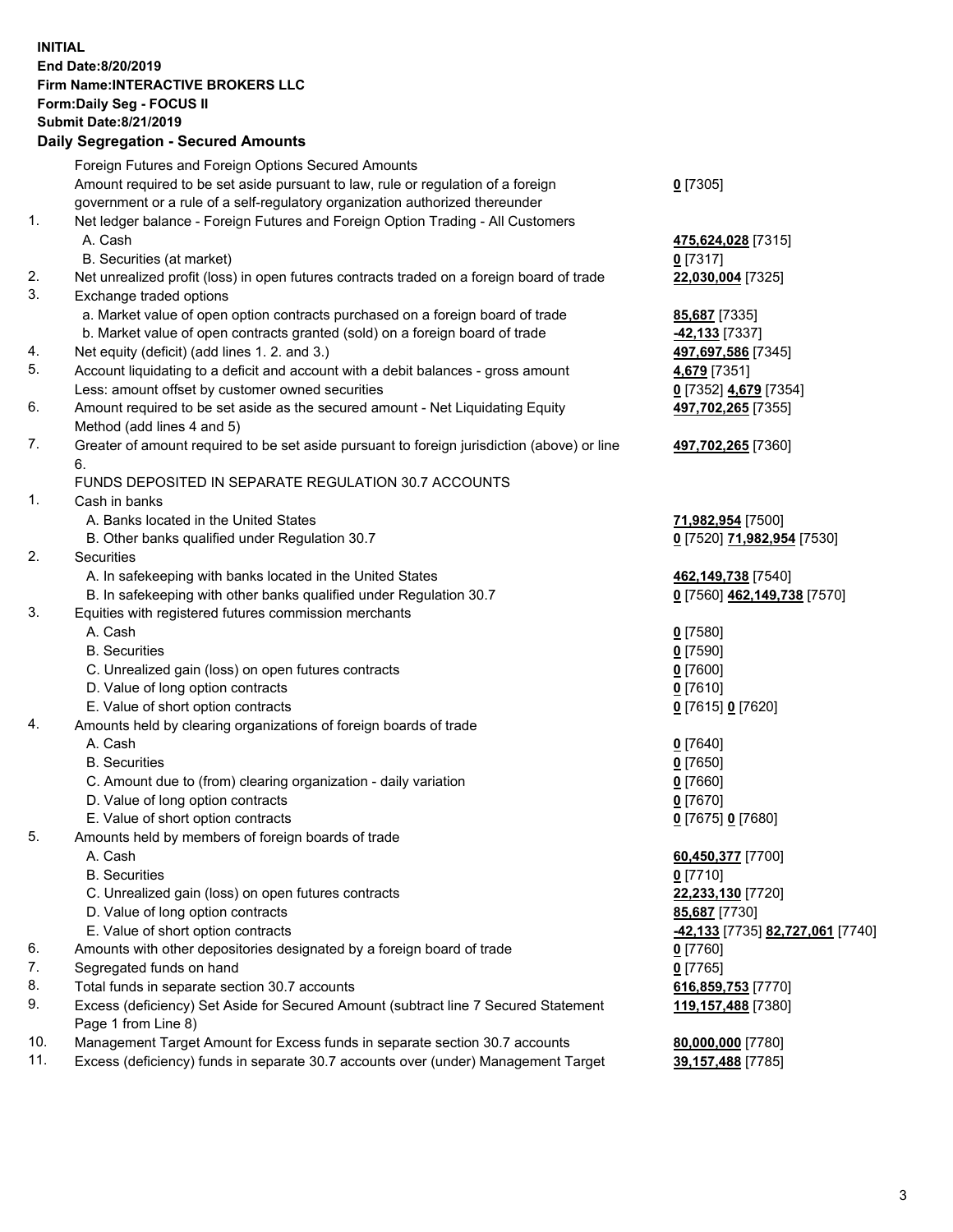**INITIAL End Date:8/20/2019 Firm Name:INTERACTIVE BROKERS LLC Form:Daily Seg - FOCUS II Submit Date:8/21/2019 Daily Segregation - Segregation Statement** SEGREGATION REQUIREMENTS(Section 4d(2) of the CEAct) 1. Net ledger balance A. Cash **4,161,093,081** [7010] B. Securities (at market) **0** [7020] 2. Net unrealized profit (loss) in open futures contracts traded on a contract market **-61,464,555** [7030] 3. Exchange traded options A. Add market value of open option contracts purchased on a contract market **259,239,949** [7032] B. Deduct market value of open option contracts granted (sold) on a contract market **-269,673,694** [7033] 4. Net equity (deficit) (add lines 1, 2 and 3) **4,089,194,781** [7040] 5. Accounts liquidating to a deficit and accounts with debit balances - gross amount **1,205,939** [7045] Less: amount offset by customer securities **0** [7047] **1,205,939** [7050] 6. Amount required to be segregated (add lines 4 and 5) **4,090,400,720** [7060] FUNDS IN SEGREGATED ACCOUNTS 7. Deposited in segregated funds bank accounts A. Cash **964,950,346** [7070] B. Securities representing investments of customers' funds (at market) **1,984,957,115** [7080] C. Securities held for particular customers or option customers in lieu of cash (at market) **0** [7090] 8. Margins on deposit with derivatives clearing organizations of contract markets A. Cash **6,654,868** [7100] B. Securities representing investments of customers' funds (at market) **1,340,989,655** [7110] C. Securities held for particular customers or option customers in lieu of cash (at market) **0** [7120] 9. Net settlement from (to) derivatives clearing organizations of contract markets **14,833,128** [7130] 10. Exchange traded options A. Value of open long option contracts **259,477,707** [7132] B. Value of open short option contracts **-269,984,499** [7133] 11. Net equities with other FCMs A. Net liquidating equity **0** [7140] B. Securities representing investments of customers' funds (at market) **0** [7160] C. Securities held for particular customers or option customers in lieu of cash (at market) **0** [7170] 12. Segregated funds on hand **0** [7150] 13. Total amount in segregation (add lines 7 through 12) **4,301,878,320** [7180] 14. Excess (deficiency) funds in segregation (subtract line 6 from line 13) **211,477,600** [7190] 15. Management Target Amount for Excess funds in segregation **155,000,000** [7194]

16. Excess (deficiency) funds in segregation over (under) Management Target Amount Excess

**56,477,600** [7198]